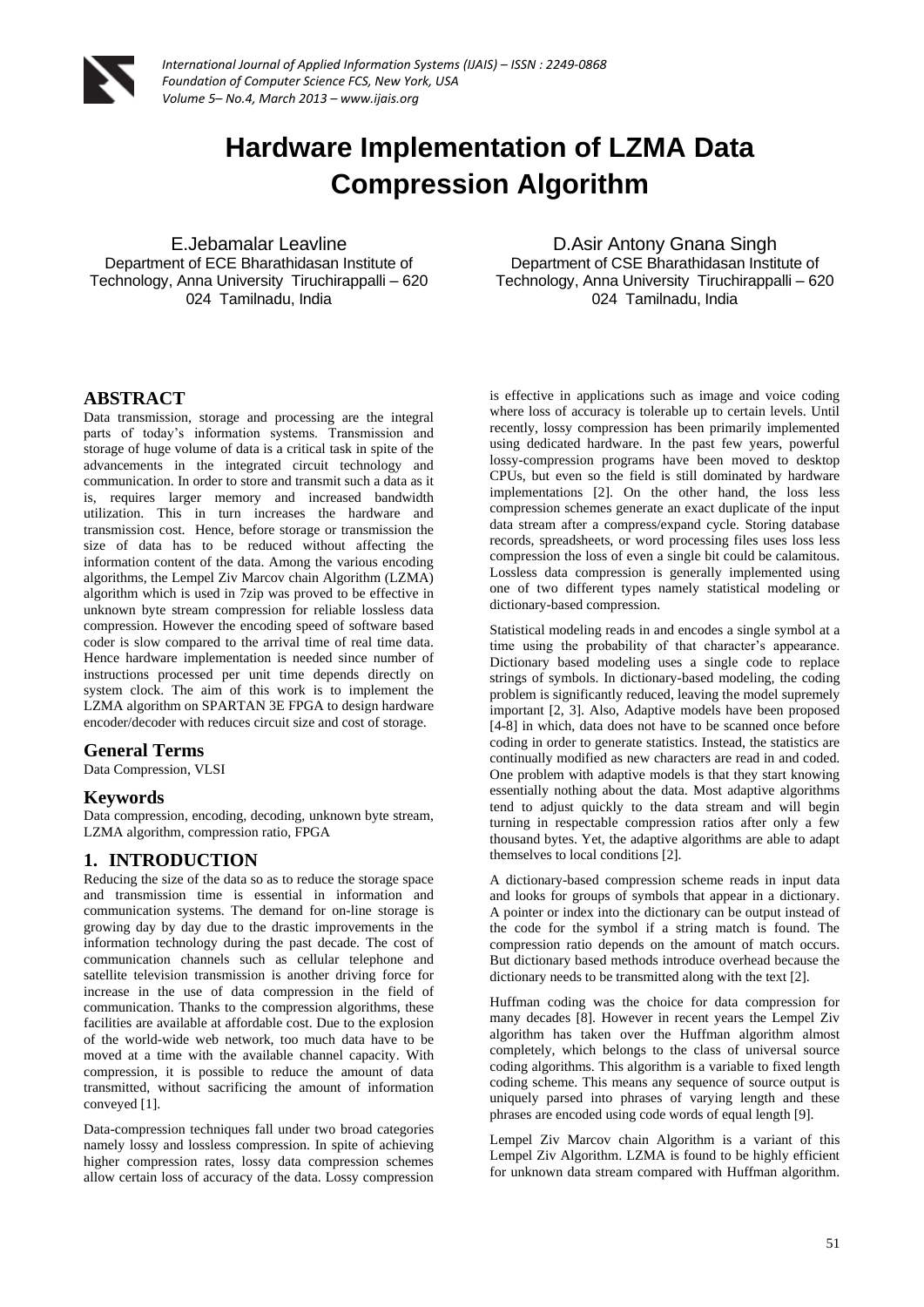

Depending on the processor speed the compressing and decompressing speed differs. LZMA is best suited for compressing data streams generated at 10-20 Mbps in Realtime environment.

In this paper, we propose the hardware architecture for the LZMA algorithm. The proposed architecture was implemented in Spartan 3E FPGA family under Xilinx environment. The rest of this paper is organizes as follows. In section 2, the related background work is presented. In section 3, the LZMA is explained. The proposed hardware architecture and experimental setup is detailed in section 4. The synthesis results are presented in section 5 and the paper is concluded in section 6.

# **2. BACKGROUNDS**

Most of the general-compression schemes in the data compression literature use statistical modeling. But the in two algorithms proposed in [10, 11] by Jacob Ziv and Abraham Lempel drew attention towards dictionary-based methods to achieve better compression ratios [2].

# **2.1 LZ78**

The first simple compression algorithm described by Ziv and Lempel is commonly referred to as LZ77 [10]. The dictionary consists of all the strings in a window into the previously read input stream. When new groups of symbols are being read in, the algorithm searches for matches with strings found in the previous data already read in. Then the matches are encoded as pointers and sent as the output. LZ77 encoding is simple and faster. The variants of LZ77 are used in popular programs such as PKZIP and LHarc [2]. LZ77 is effective only when the input data is highly redundant or repetitive.

# **2.2 LZ78**

LZ78 [11] builds its dictionary with of all of the previously seen symbols in the input text rather than having a limitedsize window into the preceding text. But instead of having access to all the symbol strings in the preceding text, a dictionary of strings is built a single character at a time. This incremental procedure works very well at isolating frequently used strings and adding them to the table. Unlike LZ77 methods, strings in LZ78 can be extremely long, which allows for high-compression ratios [2].

# **2.3 LZMA**

The Lempel–Ziv–Markov chain algorithm (LZMA) is an algorithm for lossless data compression and it was first used in the 7z format of the 7-Zip archiver [12]. The first idea of LZMA implementation was found in [13]. There LZMA is proposed as a subordinate block in image compression. Further, FPGA implementation issues of LZ77 are discussed in [15, 16]. Being inspired by [14-17], FPGA implementation of LZMA data compression algorithm has been developed using SPARTAN 3E FPGA.

# **3. LZMA DATA COMPRESSION ALGORITHM**

The dictionary based LZ77 algorithm codes byte sequences from former contents instead of the original data. In general only one coding scheme exists; all data will be coded in the same form:

- Address to already coded contents
- Sequence length
- First deviating symbol

If no identical byte sequence is available from former contents, the address is 0, the sequence length is 0 and the new symbol will be coded. LZ77 [10] also uses a dynamic dictionary to compress unknown data with the use of sliding window algorithm. LZMA uses a Delta Filter and Range Encoder in addition to the original LZ77 algorithm as shown in Figure 1.



Figure 1. LZMA Coding Scheme

#### **3.1 Delta Encoding and Decoding**

The Delta Filter shapes the input data stream for effective compression by the sliding window. It stores or transmits data in the form of differences between sequential data rather than complete files. The output of the first byte delta encoding is the data stream itself. The subsequent bytes are stored as the difference between the current and its previous byte. For a continuously varying real time data, delta encoding makes the sliding dictionary more efficient [18, 19].

Example:

| Sample input sequence             | : 2,3,4,6,7,9,8,7,5,3,4                 |
|-----------------------------------|-----------------------------------------|
| Output sequence encoded           | $: 2, 1, 1, 2, 1, 2, -1, -1, -2, -2, 1$ |
| Number of symbols in input        | : 8                                     |
| Number of symbols in output $: 4$ |                                         |

# **3.2 Sliding Dictionary Algorithm**

There are two types of dictionaries namely static dictionary and adaptive dictionary. In static dictionaries the entries are predefined and constant according to the application of the text whereas in adaptive dictionaries, the entries are taken from the text itself and created on-the-fly. A search buffer is used as dictionary as in Figure 2, and the sizes of these buffers depend on the parameters of the implementation. Patterns in text are assumed to occur within range of the search buffer. The offset and length are encoded separately, and a bit-mask is also encoded. Use of suitable data structure for the buffers will reduce the search time for longest matches. Sliding Dictionary encoding is more difficult than decoding as it needs to find the longest match [17]. The basic steps in sliding dictionary algorithm are shown in Figure 3.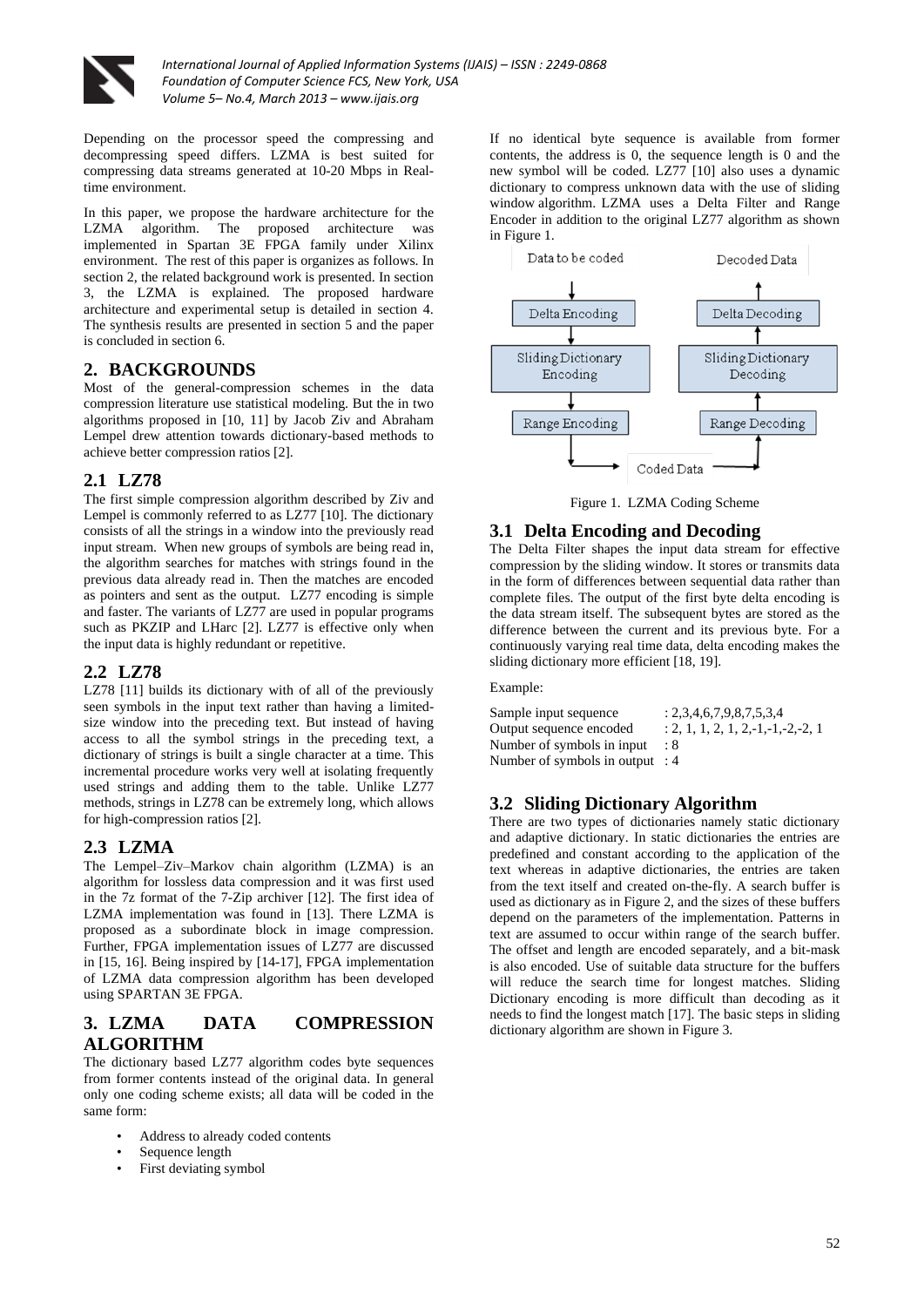



Figure 2. Sliding Dictionary Concept



Figure 3: Sliding Dictionary Algorithm

#### **3.3 Range Coder**

Range encoder encodes all the symbols of the message into a single number to achieve greater compression ratios. It efficiently deals with probabilities that are not exact powers of two. The range encoder uses the following steps.

- Given a large-enough range of integers, and probability estimation for the symbols.
- Divide the initial range into sub-ranges whose sizes are proportional to the probability of the symbol they represent.
- Encode each symbol of the message by reducing the current range down to just that sub-range which corresponds to the next symbol to be encoded.

The decoder must have the same probability estimation the encoder used, which can either be sent in advance, derived from already transferred data [20].

|   | б | 5 | 4 | 3 | 2 | ı |   |   |   |   |   |     |         |
|---|---|---|---|---|---|---|---|---|---|---|---|-----|---------|
|   |   |   |   |   |   |   | a | b | r | a | c | ada | (0,0,a) |
|   |   |   |   |   |   | A | þ | r | a | c | a | dab | (0,0,b) |
|   |   |   |   |   | A | B | r | a | C | a | d | ађг | (0,0,r) |
|   |   |   |   | A | B | R | a | C | a | d | a | bra | (3,1,c) |
|   |   | A | b | R | A | C | a | d | a | b | Ţ | ad  | (2,1,d) |
| a | B | R | å | C | A | D | a | b | r | a | d |     | (7,4,1) |
|   |   |   |   |   |   |   |   |   |   |   |   |     |         |
|   |   |   |   |   |   |   |   |   |   |   |   |     |         |

Figure 4: Sample Sliding Dictionary Coding. 12 characters compressed into 6 tuples. (String to be encoded: abracadabrad, Output tuple: (offset, length, symbol)

| Input   |       |   | 6 | 5 | 4 | 3 | 2 |   |
|---------|-------|---|---|---|---|---|---|---|
| (0,0,a) |       |   |   |   |   |   |   | a |
| (0,0,b) |       |   |   |   |   |   | a | b |
| (0,0,r) |       |   |   |   |   | a | b | r |
| (3,1,c) |       |   |   | a | B | r | a | c |
| (2,1,d) |       | Α | B | r | Α | c | a | d |
| (7,4,d) | abrac | A | D | a | B | r | a |   |

Figure 5 Sample sliding Dictionary Decoding

# **4. FPGA IMPLEMENTATION OF LZMA DATA COMPRESSION**

The proposed architecture for hardware implementation of LZMA is shown in Figure 6.



Figure 6. Proposed architecture for hardware implementation of LZMA

The encoder is made of four routines: init, renormalize, encode a symbol and flush encoder. Init must be called before starting to encode symbols, both encode and renormalize code the symbols, and flushing is done when you have encoded all the symbols. The decoding has five routines: init, renormalize, decode symbol, update state and flush. Update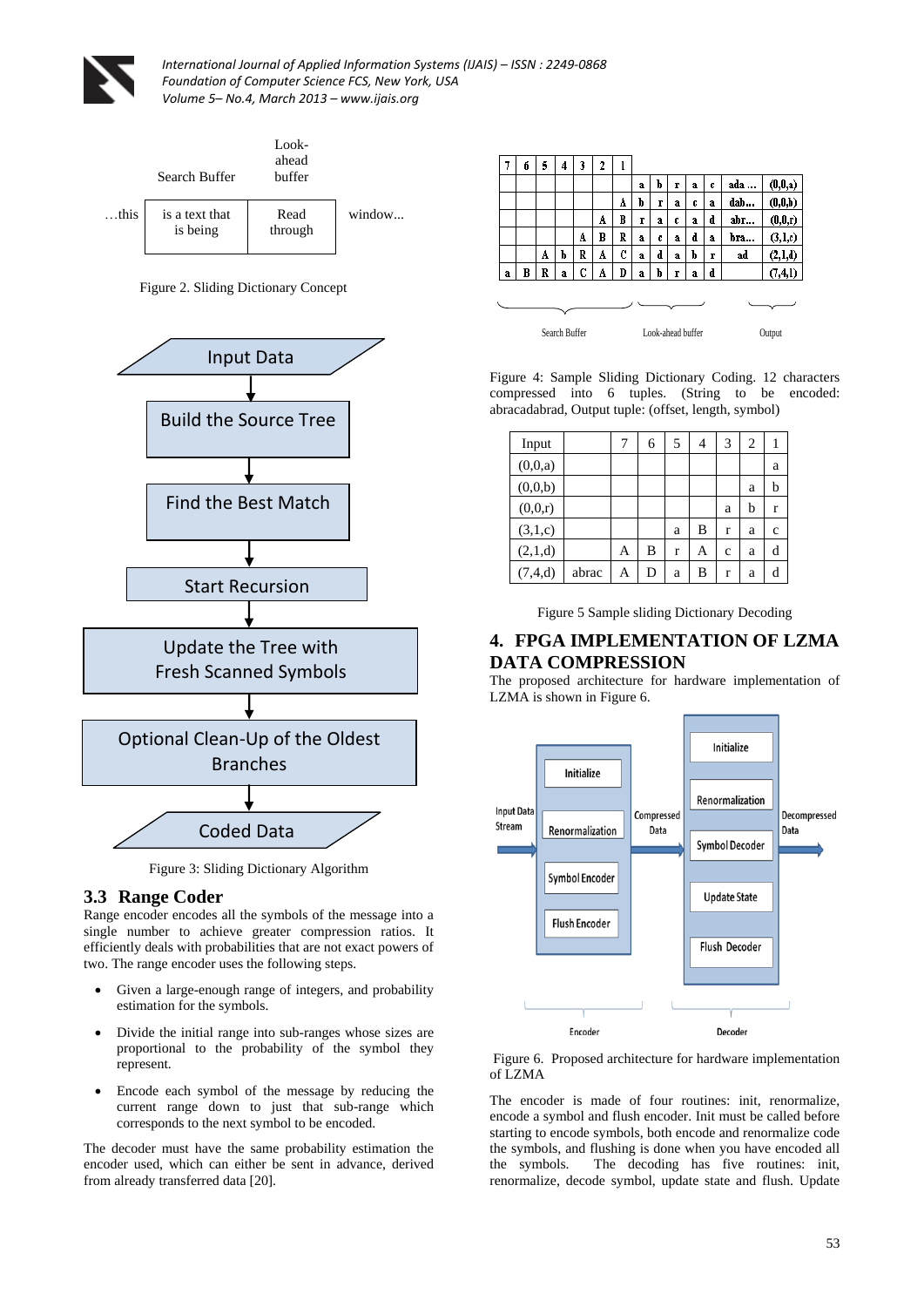

state must be called after knowing the symbol's range, so you can extract it from the number. These routines have been developed using VHDL [21, 22].

# **5. EXPERIMENTAL RESULTS AND DISCUSSION**

### **5.1 Experimental Setup**

The experimental set up for the proposed hardware architecture for LZMA is shown in Figure 7. The proposed architecture is tested on Spartan 3E FPGA with Xilinx ISE 11.1i. The real data input is given from PC through serial communication to the FPGA development board. The FPGA is programmed using USB programmer. The Compressed and decompressed data are displayed with LEDs.



**Decompressed Data** to Display

Figure 7. Experimental set up for the proposed hardware architecture for LZMA

# **5.2 Results and Discussion**

The compression ratio for various input data sizes are shown in Table 1. The HDL synthesis Summary and the device utilization details for both encoder and decoder are given in Table 2. The LZMA is consistent over a range of input data sizes and the average compression ratio achieved is 57.135 which is comparable with the compression ratio achieved in 7Zip. The compression ratio (CR) is calculated as follows.

CR = (Output Data Size/Input Data Size) X 100%

CR Achieved in  $7ZIP = (138 \text{ bytes}/260 \text{ bytes}) *100 = 53.1 \%$ 

CR Achieved Practically =  $(37 \text{ bytes}/64 \text{ bytes}) * 100 = 57.8 %$ 

**Table 1: Compression Ratio achieved for various data sizes with LZMA**

| S.No                    | Size of<br><b>Input Data</b><br>(Byte) | Size of<br><b>Compressed Data</b><br>(Byte) | <b>Compression</b><br><b>Ratio</b><br>(in %) |
|-------------------------|----------------------------------------|---------------------------------------------|----------------------------------------------|
|                         | 32                                     | 18                                          | 56.275                                       |
|                         | 64                                     | 37                                          | 57.813                                       |
| $\mathbf{\overline{3}}$ | 128                                    | 73                                          | 57.031                                       |
|                         | 256                                    | 146                                         | 57.422                                       |
|                         | <b>Average Compression Ratio</b>       | 57.135                                      |                                              |

# **6. CONCLUSIONS**

The simple, portable and efficient LZMA compression algorithm is implemented using HDL that provides an excellent platform for Real-time compression applications. The proposed hardware architecture is tested with Spartan 3E FPGA device for various input data sizes and the compression ratio was calculated. Encoding and decoding processes are fully functional at 50 MHz and Compression Ratio is comparable with that of real compression ratio. Further this architecture can be extended to application specific integrated circuits so as to design a specific hardware chip for the LZMA compression algorithm.

### **7. REFERENCES**

- [1] Alistair Moffat, Andrew Turpin klwer. Compression and Coding Algorithms. Academic Publishers Massachusetts (2002).
- [2] Mark Nelson, Jean-loup Gailly, "The Data compression Book",2nd Edition, M&T Books, New York, NY (1995).
- [3] S. Shanmugasundaram and R.Lourdusamy. A Comparative Study Of Text Compression Algorithms. International Journal of Wisdom Based Computing. 1, 3(2011)
- [4] Gennady Pekhimenko Vivek Seshadri Onur Mutlu, "Base-Delta-Immediate Compression: A Practical Data Compression Mechanism for On-Chip Caches" SAFARI Technical Report No. 2012-001 (June 19, 2012)
- [5] Fout, Nathaniel, Ma and Kwan-Liu, An Adaptive Prediction-Based Approach to Lossless Compression of Floating-Point Volume Data. IEEE Transactions on Visualization and Computer Graphics. 18 , 12 (2012) 2295- 2304.
- [6] M.Smith, I.Posner and Paul Newman. Adaptive compression for 3D laser data" The International Journal of Robotics Research. 30,7, (2011) 914–935.
- [7] Sacaleanu, D.I ,Stoian, R, and Ofrim, D.M, An adaptive Huffman algorithm for data compression in wireless sensor networks. 10th International Symposium on Signals, Circuits and Systems (ISSCS), 2011 Page(s): 1- 4
- [8] Satpreet Singh and Harmandeep Singh. Improved Adaptive Huffman Compression Algorithm. International Journal of Computers & Technology.1 ,1(2011) 16-22
- [9] John G. Proakis, Masoud Salehi. Fundamentals of Communication Systems. Pearson Education (2006).
- [10] J.Ziv and A.Lampel. A Universal Algorithm for Sequential Data Compression. IEEE Transactions on Information Theory. 23,3(1997) 337–343.
- [11] J.Ziv and A.Lampel. Compression of Individual Sequences via Variable-Rate Coding. IEEE Transactions on Information Theory. 24, 5(1978) 530–536.
- [12] Igor Pavlov, "7z format", http://www.7-zip.org/7z.html
- [13] Ranganathan, N and Henriques, S. High-speed VLSI designs for Lempel-Ziv-based data compression. Circuits and Systems II: Analog and Digital Signal Processing, 40,2,(1993) 96–106.
- [14] Zongjie Tu and Shiyong Zhang. A Novel Implementation of JPEG 2000 Lossless Coding Based on LZMA.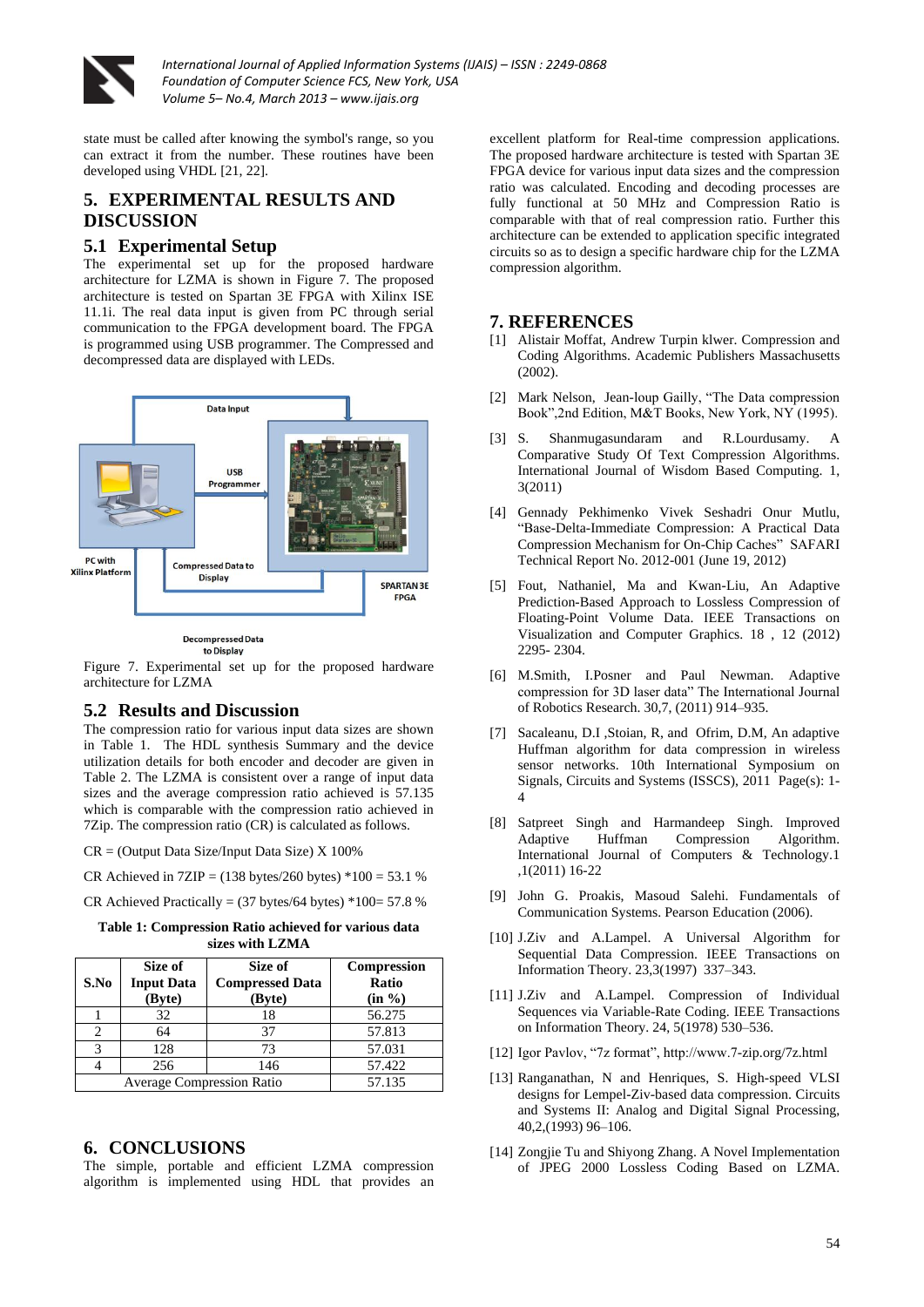

Proceedings of the Sixth IEEE International Conference Computer and Information Technology, (2006).

- [15] Mohamed A. Abd El Ghany, Magdy A. El-Moursy and Aly E. Salama. Design and Implementation of FPGAbased Systolic Array for LZ Data Compression. Proceedings of IEEE International Symposium on Circuits and Systems, (2007).
- [16] S Rigler, W Bishop and A Kennings. FPGA-Based Lossless Data Compression using Huffman and LZ77 Algorithms. Proceedings of Canadian Conference on Electrical and Computer Engineering, (2007).
- [17] Ashwini M. Deshpande, Mangesh S. Deshpande and Devendra N. Kayatanavar. FPGA Implementation of AES encryption and decryption. Proceedings of International Conference on Control, Automation, Communication And Energy Conservation (2009).
- [18] David Salomon. Data Compression: The Complete Reference. Second Edition, Springer New York, Inc. (2000).
- [19] Simon Haykin. Communication Systems. 4th Edition, John Wiley and Sons,(2001).
- [20] Arturo Campos. Range encoder.URL: http://www.arturocampos.com/ac\_range.html
- [21] Wayne Wolf. FPGA-Based System Design, Pearson Education, (2004).
- [22] Jayaram Bhasker.. A VHDL Primer. Third Edition, Prentice Hall P T R, (1999).

| <b>Macro</b>             | <b>Encoder</b>                                                                                                                                                                                                                                                                                                                                                                           |                                      | <b>Decoder</b>                                                                                                                                                  |                                      |  |
|--------------------------|------------------------------------------------------------------------------------------------------------------------------------------------------------------------------------------------------------------------------------------------------------------------------------------------------------------------------------------------------------------------------------------|--------------------------------------|-----------------------------------------------------------------------------------------------------------------------------------------------------------------|--------------------------------------|--|
| <b>Statistics</b>        | <b>Details</b><br><b>Quantity</b>                                                                                                                                                                                                                                                                                                                                                        |                                      | <b>Details</b>                                                                                                                                                  | Quantity                             |  |
| $#$ ROMs                 | 16x8-bit ROM                                                                                                                                                                                                                                                                                                                                                                             | 2                                    | 16x14-bit ROM                                                                                                                                                   | 1                                    |  |
| # Adders/<br>Subtractors | 32-bit adder - 7<br>32-bit Subtractor - 17                                                                                                                                                                                                                                                                                                                                               | 24                                   | 32-bit Subtractor                                                                                                                                               | $\overline{2}$                       |  |
| # Counters               | 32-bit down counter - 2<br>32-bit up counter-2                                                                                                                                                                                                                                                                                                                                           | $\overline{4}$                       | 32-bit down counter-1<br>32-bit up counter -2                                                                                                                   | 3                                    |  |
| # Registers              | 1-bit register - 127<br>14-bit register - 16<br>32-bit register - 4<br>7-bit register - 1                                                                                                                                                                                                                                                                                                | 148                                  | 1-bit register -5<br>14-bit register - 1<br>3-bit register -2<br>32-bit register - 2<br>8-bit register - 17                                                     | 27                                   |  |
| #<br>Comparators         | 16-bit comparator equal - 6<br>24-bit comparator equal - 5<br>32-bit comparator equal - 4<br>32-bit comparator great equal - 3<br>32-bit comparator greater<br>$-2$<br>$-2$<br>32-bit comparator less<br>$-3$<br>32-bit comparator less equal<br>40-bit comparator equal<br>$-3$<br>48-bit comparator equal<br>$-2$<br>56-bit comparator equal<br>$-1$<br>$-7$<br>8-bit comparator equal | 38                                   | 32-bit comparator great equal - 2                                                                                                                               | 2                                    |  |
| #<br>Multiplexers        | 120-bit 4-to-1 multiplexer -1<br>14-bit 16-to-1 multiplexer - 1                                                                                                                                                                                                                                                                                                                          | $\overline{2}$                       | 32-bit 4-to-1 multiplexer - 5<br>32-bit 8-to-1 multiplexer - 2<br>8-bit 16-to-1 multiplexer - 1<br>8-bit 4-to-1 multiplexer -32<br>8-bit 8-to-1 multiplexer -48 | 88                                   |  |
|                          | Minimum period                                                                                                                                                                                                                                                                                                                                                                           | 17.342ns                             | Minimum period                                                                                                                                                  | 18.542ns                             |  |
| Timing<br>Summary        | Minimum input arrival time before<br>clock<br>Maximum output required time                                                                                                                                                                                                                                                                                                               | 4.335ns                              | Minimum input arrival time<br>before clock<br>Maximum output required time                                                                                      | 4.335ns                              |  |
| Speed<br>Grade: -4       | after clock<br>Maximum combinational path<br>delay<br>Maximum Frequency                                                                                                                                                                                                                                                                                                                  | 4.283ns<br>No path found<br>57.66MHz | after clock<br>Maximum combinational path<br>delay<br><b>Maximum Frequency</b>                                                                                  | 4.283ns<br>No path found<br>53.93MHz |  |

| Table 2 :HDL Synthesis and Device Utilization Summary for LZMA Encoder and Decoder |  |
|------------------------------------------------------------------------------------|--|
|------------------------------------------------------------------------------------|--|